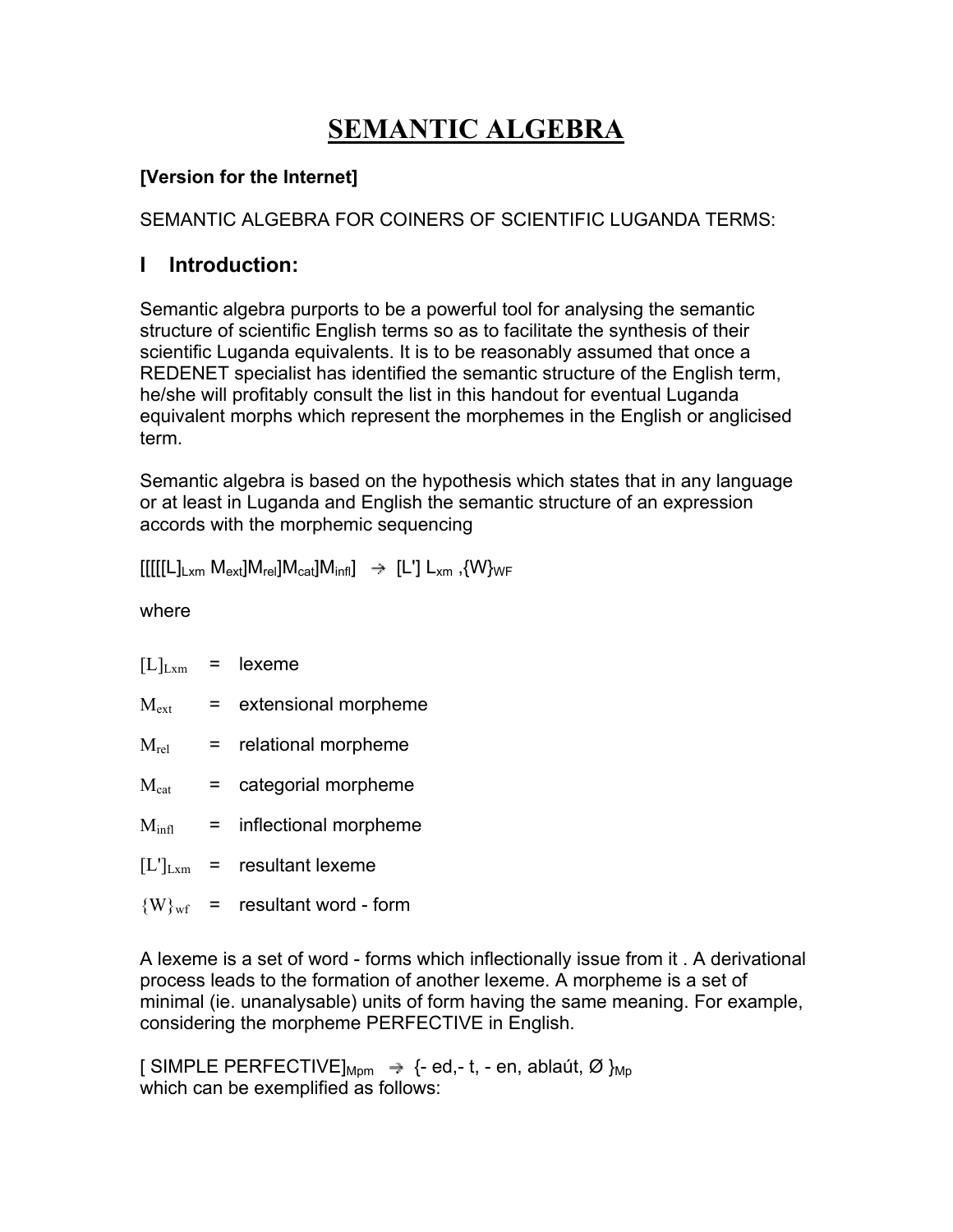| ask   |           | asked (-ed) |                 |
|-------|-----------|-------------|-----------------|
| dwell | $\sim 10$ | dwelt       | $(-t)$          |
| take  |           | taken (-en) |                 |
| sing  | - 11      | sung        | (ablaút)        |
| cut   |           | cut         | $(\varnothing)$ |

The morphs ( $_{Mp}$  = morph) -ed , -t ,-en , ablaút, Ø realise the morpheme PERFECTIVE  $(M_{pmp} = morpheme)$ . A word is a meaningful string of morphs.

Word - forms are generated from lexemes. For instance,

 $[[MAN]_{Lxm}$  PLURAL<sub>Mpm</sub>  $] \rightarrow \{$ men} <sub>Wf</sub>  $[[SING]_{Lxm}$  PAST  $_{Mpm}$   $\rightarrow$  {sang}<sub>Wf</sub>

Extensional morphemes extend or modify a lexeme. Relational morphemes are the semantic roles (or functions) in the predication

 $\approx \alpha_1, \ldots, \alpha_n$ 

where

= Predicate  $\alpha$  = argument with  $1 \le i \le n$ 

Categorial morphemes are the ultimate categories of thinking. Finally, inflectional morphemes operate on lexemes.

#### **II Extensional Morphemes:**

| <b>Morphemes</b>                  | <b>English Morphemes</b>               | <b>Luganda Morphemes</b>     |
|-----------------------------------|----------------------------------------|------------------------------|
| Initial, INIT                     |                                        | -al                          |
| <b>Direction (Positive), DIRP</b> | ad-, ac-, af-, ag-, al-, an-, ap-, ar- | -Ir, -wIr                    |
| <b>Direction (Negative), DIRN</b> | $a-, ab-, abs-, ap(o)$ -               | $-wIk$                       |
| <b>Medial, MED</b>                |                                        | - mu                         |
| Diminutive, DIM                   | - cle, - cule, - et, - ling, - ole     | -ak, aka-                    |
| Diminutive, DIM                   | extra-, ultra-, over-                  | -IrIr, -VCVC eri-, ogu-, Sse |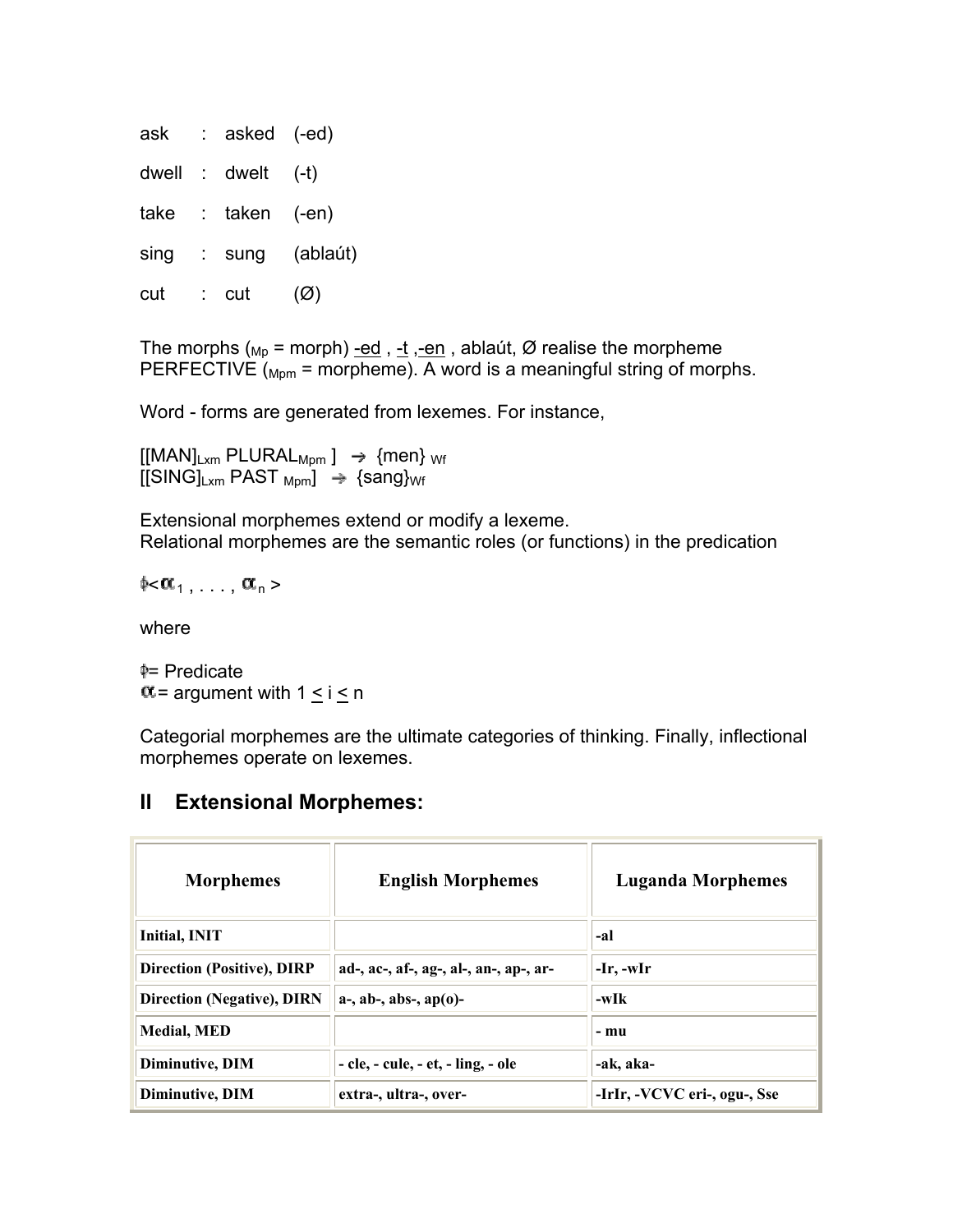| <b>Excessive, EXC</b>     | ultra-, extra                                    | -angul(ul), -Ssukka (-)                                                  |  |  |  |
|---------------------------|--------------------------------------------------|--------------------------------------------------------------------------|--|--|--|
| <b>Reversative, REV</b>   | -de-, un-, dis-                                  | - Uk(Uk), -Ul(Ul)                                                        |  |  |  |
| <b>Reflexive, REFL</b>    | self-, aúto-                                     | $e-$                                                                     |  |  |  |
| <b>Reciprocal, RECI</b>   | inter-                                           | -(AG)an, -wan                                                            |  |  |  |
| Possible, POSS            | -able, ible                                      | -Ik                                                                      |  |  |  |
| Mutative, MUT             | -ize, ify                                        | $-w(al)$ , $-Uk$ , $-l$ , $-k$                                           |  |  |  |
| Passive, PASS             |                                                  | -Ibw                                                                     |  |  |  |
| <b>Causative, CAUS</b>    | -ify, ize, -ate                                  | $-y$                                                                     |  |  |  |
| <b>Instrumental, INST</b> |                                                  | $-Is$ -wIs                                                               |  |  |  |
| <b>Relative, REL</b>      |                                                  | -Ir                                                                      |  |  |  |
| <b>Iterative, ITER</b>    |                                                  | verb stem duplicated; - atirir                                           |  |  |  |
| <b>Duplicative, DUPL</b>  | diplo-, dupl-                                    | -at, -biriwaz -                                                          |  |  |  |
| <b>Ornative, ORN</b>      | -ate, -ize                                       | $-Agany, -wan(y)$                                                        |  |  |  |
| Privative, PRIV           | de-                                              | - Uk - Ul , - wUk , wUl                                                  |  |  |  |
| <b>Collective, COLL</b>   | $-$ ile, $-$ il, $-$ ism                         | wa - , omu -                                                             |  |  |  |
| Unit, UNIT                | - ad                                             | $wa -$                                                                   |  |  |  |
| Masculine, MASC>          | - or , he -<br>sse - , - ssajja                  |                                                                          |  |  |  |
| <b>Feminine, FEM</b>      | - ess, she -, -trix, - ine                       | nna - , - kkazi                                                          |  |  |  |
| <b>Extended, EXT</b>      |                                                  | olu -                                                                    |  |  |  |
| <b>Negative, NEG</b>      | $non-, a-, in$                                   | - wUfu                                                                   |  |  |  |
| <b>Massive, MASS</b>      |                                                  | wa - , omu - , wali - , wamu -                                           |  |  |  |
| Partial, PART             |                                                  | - ako, - nnatundu, -ttundu                                               |  |  |  |
| Whole, HOLO               | holo-                                            | - nnalamba, nnamba                                                       |  |  |  |
| Singular, SG              | appropriate morph                                | appropriate prefix                                                       |  |  |  |
| Plural, PL                | appropriate morph                                | appropriate prefix                                                       |  |  |  |
| <b>Gradation, GRAD</b>    | see SI affixes                                   | see SI affixes                                                           |  |  |  |
| <b>Equative, EQU</b>      | iso -, equi -                                    | $-$ enkana $(y)a -$                                                      |  |  |  |
| Prime, PRIM               | arch - , proto - , ante - , antero - ,<br>fore - | sse -, ka -, nna - , wa -, -<br>nnaddda,<br>- ssooka, - ssaala, nnamberi |  |  |  |
| Salient, SAL              |                                                  | $sse -$                                                                  |  |  |  |
| Partner, PARN             |                                                  | wa-                                                                      |  |  |  |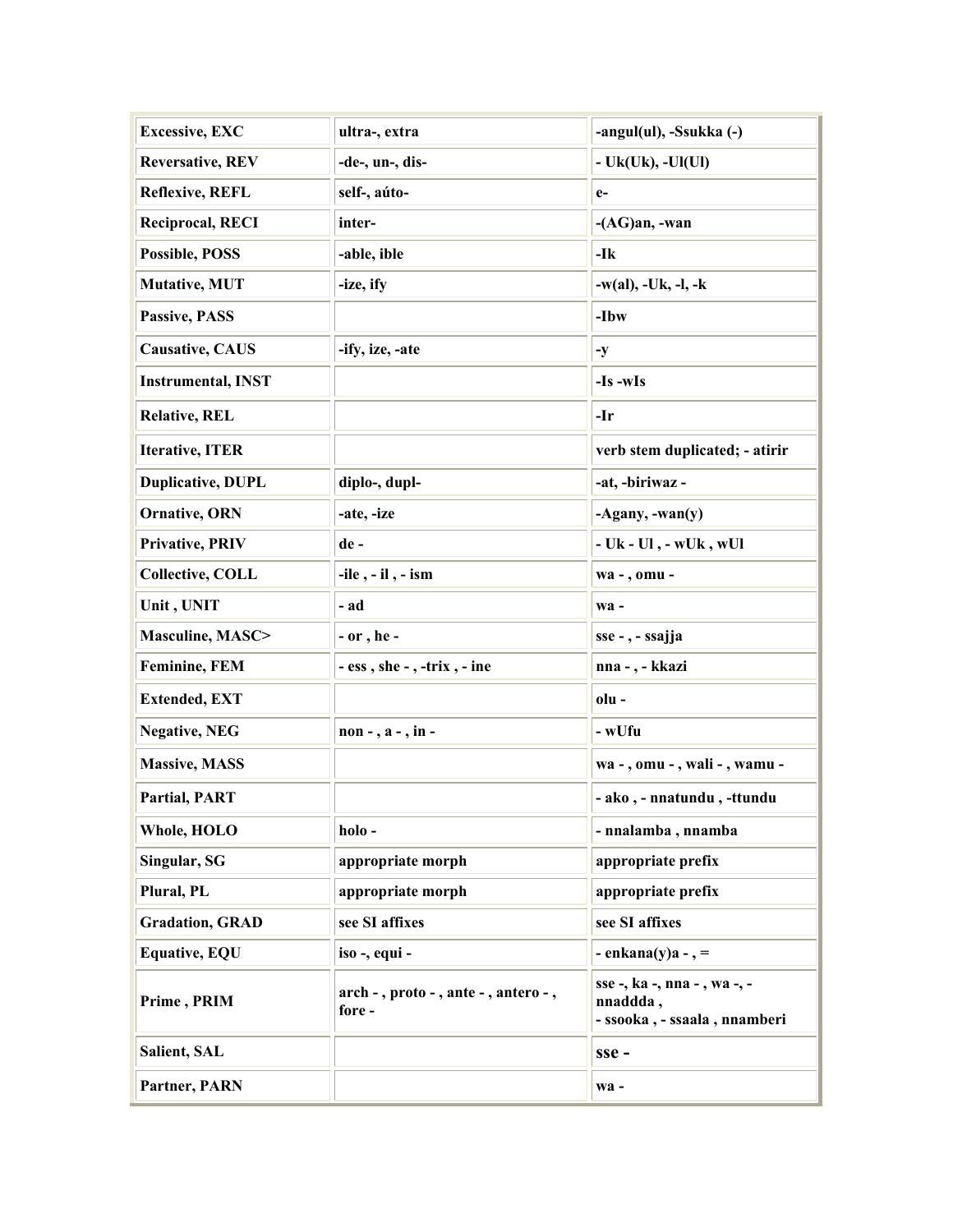| <b>Posterior, POST</b>    | $met(a) -$ , post -                                          | sse - , - ggoba, - wIvu |
|---------------------------|--------------------------------------------------------------|-------------------------|
| Similar, SIM              | - (o)id , - like , - y , homo - ,<br>$-$ iform, an(a) $-$    | - wIfu                  |
| Dissimilar, DISS          |                                                              |                         |
| <b>Pertinent, PERT</b>    | hetero -, dis -                                              | - nna -                 |
| Pejorative, PEJ           | $-$ al $, -$ (i) an $, -$ ary                                | appropriate prefix      |
| <b>Meliorative, MEL</b>   |                                                              | appropriate prefix      |
| Synonym, SYNO             |                                                              |                         |
| Antonym, ANTO             |                                                              |                         |
| <b>Anterior, ANTE</b>     | $un -, dis -, a -$                                           |                         |
| <b>Fractional, FRAC</b>   | ante - , pre- fore                                           |                         |
| Ordinal, ORD              |                                                              |                         |
| <b>Cardinal, CARD</b>     | - th                                                         |                         |
| Multiple, MULT            | $-$ teen, $-$ ty                                             | -jjingi, -(y)ingi       |
| <b>Distributive, DIST</b> | multi-,-ple, poly-                                           | - ang                   |
| Habit, HABI               |                                                              |                         |
| Origin, ORIG              |                                                              | omu(nna)-, $7^0$ ki -   |
| <b>Proximity, PROX</b>    | $-$ ian, $-$ in(e)                                           | - ssegera               |
| <b>Around, AROU</b>       | juxta - , anchi -                                            | - bbuga                 |
| Across, ACRO              | circum - , peri -                                            | - ssala , - nnakkati    |
| <b>Backwards, BACK</b>    | trans - , dia, per -, ultra - , pel -                        |                         |
| <b>Emerging, EMER</b>     | retro - , ab                                                 |                         |
| Forwards, FORW            | - escent                                                     |                         |
| With, WITH                | ad-                                                          | - nna                   |
| Without, WITO             | $- y$ , $- ate$                                              | - wUfu                  |
| <b>Beyond, BEYO</b>       | $a - a$                                                      |                         |
| <b>Opposite, OPPO</b>     | ultra -                                                      |                         |
|                           | anti -, re - countre -, contra -,<br>$ob - oc -, of -, op -$ | - kkonta                |
| Middle, MID               | $mes(o)$ -                                                   | - kkati                 |
| Within, WITI              | intra-                                                       | - nnanda                |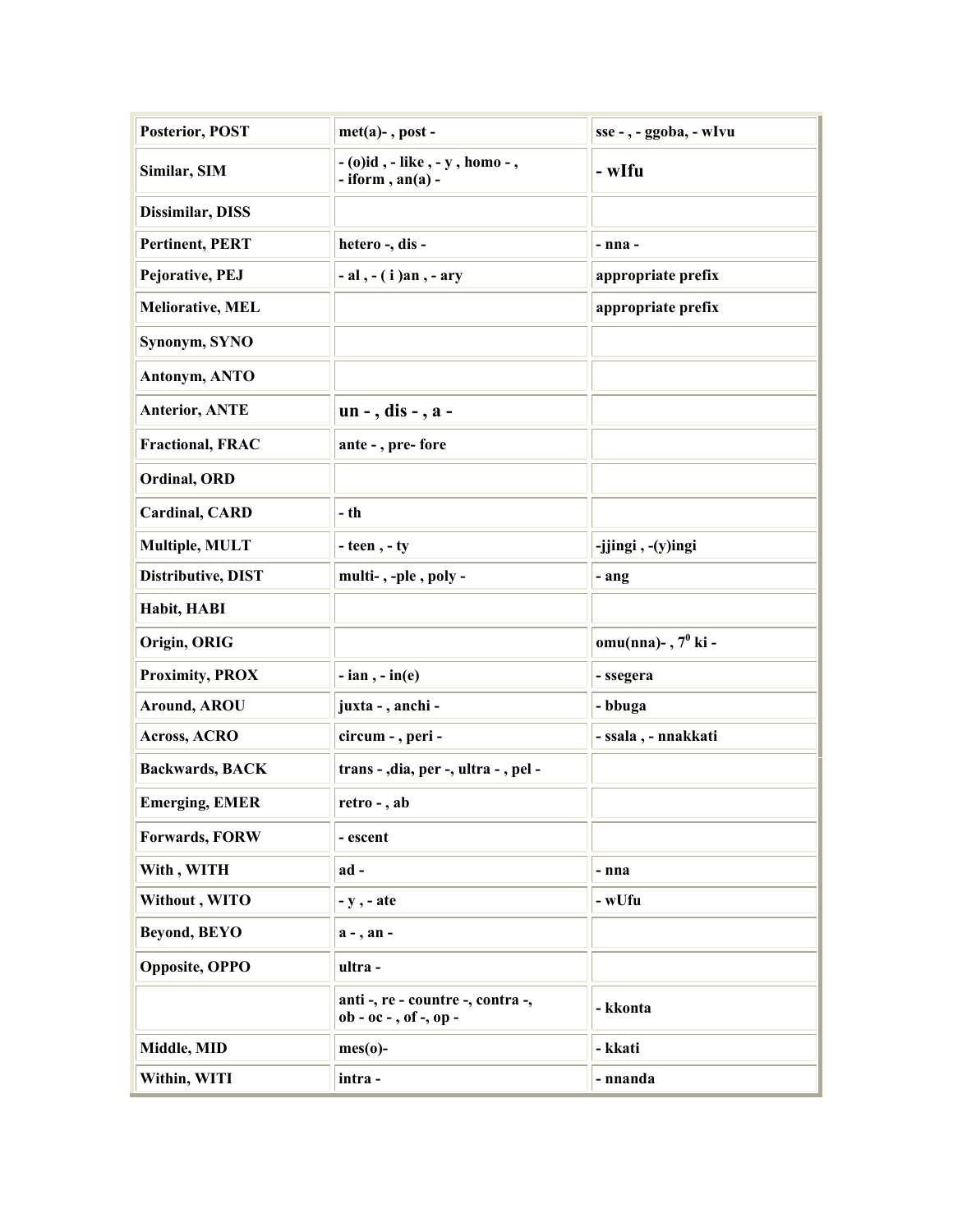| <b>Both, BOTH</b>                     | ambi - , amphi -                                                                                                                                  | $-X_{N.P1} + Y_{num} + e$                                                                      |  |  |  |  |
|---------------------------------------|---------------------------------------------------------------------------------------------------------------------------------------------------|------------------------------------------------------------------------------------------------|--|--|--|--|
| Intro, INTRO                          | intro-                                                                                                                                            | - jjingira                                                                                     |  |  |  |  |
| <b>Outside, OUTS</b>                  | ex -, e -, ec -, ef -, exo -, extra -                                                                                                             | - nnabweru                                                                                     |  |  |  |  |
| Outwards, OUTW                        |                                                                                                                                                   |                                                                                                |  |  |  |  |
| Inside, INSI                          | en -, em - endo -, ento-, in-                                                                                                                     | - nnanda                                                                                       |  |  |  |  |
| <b>Inwards, INWA</b>                  |                                                                                                                                                   |                                                                                                |  |  |  |  |
| Well, WELL                            | eu-                                                                                                                                               | - nnalungi, - ddungi                                                                           |  |  |  |  |
| <b>Badly, BADL</b>                    | mal-                                                                                                                                              | -nnabi                                                                                         |  |  |  |  |
| Minor, MINO                           | by(e)-, anchi-, $dys -$                                                                                                                           | - nnampi , aka -                                                                               |  |  |  |  |
| <b>Mistakenly, MIST</b>               |                                                                                                                                                   | - ssoba                                                                                        |  |  |  |  |
| Former, FORM                          | $ex -$                                                                                                                                            | - ali                                                                                          |  |  |  |  |
| On, ON                                | epi-                                                                                                                                              | - jjako                                                                                        |  |  |  |  |
| <b>Deviation, DEVI</b>                | $ab -$                                                                                                                                            |                                                                                                |  |  |  |  |
| This side, THIS                       | cis-                                                                                                                                              | - nnano                                                                                        |  |  |  |  |
| That side, THAT                       | trans - , cross -                                                                                                                                 | - nnali                                                                                        |  |  |  |  |
| Definite, DEFI                        |                                                                                                                                                   |                                                                                                |  |  |  |  |
| <b>Indefinite, INDE</b>               |                                                                                                                                                   |                                                                                                |  |  |  |  |
| All-inclusive, ALLI                   | all -, pan - , omni -                                                                                                                             | - nnoona                                                                                       |  |  |  |  |
| <b>ACADEMIC FIELD,</b><br><b>ACAD</b> | $-$ ic(s), $-$ logy, $-$ graphy,<br>- nomy, -metry, -metric                                                                                       | kanna - , kalojja -, kapima -                                                                  |  |  |  |  |
| SECOND-IN-RANK,<br><b>SECO</b>        | vice - , pro - , deputy                                                                                                                           |                                                                                                |  |  |  |  |
| <b>HALF, HALF</b>                     | semi - , demi - , hemi -                                                                                                                          |                                                                                                |  |  |  |  |
| NOSOLOGICAL, NOSO                     | $(1)$ - itis<br>$(2)$ - asis, - osis, - iasis, - stasis<br>(3) - algia, - algesia, - odynia<br>$(4)$ - $oma$ , - cele<br>$(5)$ - graphy, - graph; | (1) kaasa -<br>(2) kasa -<br>(3) kama -<br>(4) kamba -<br>(5) kalojja - , ekirojja - ; ekiraga |  |  |  |  |

# III. SI AFFIXES IN LUGANDA (Final Version)

| E | $10^{18}$           | exa-  | $=$                       | -kajja  |
|---|---------------------|-------|---------------------------|---------|
|   | PE 10 <sup>15</sup> | peta- | $\mathbf{r} = \mathbf{r}$ | -ssejja |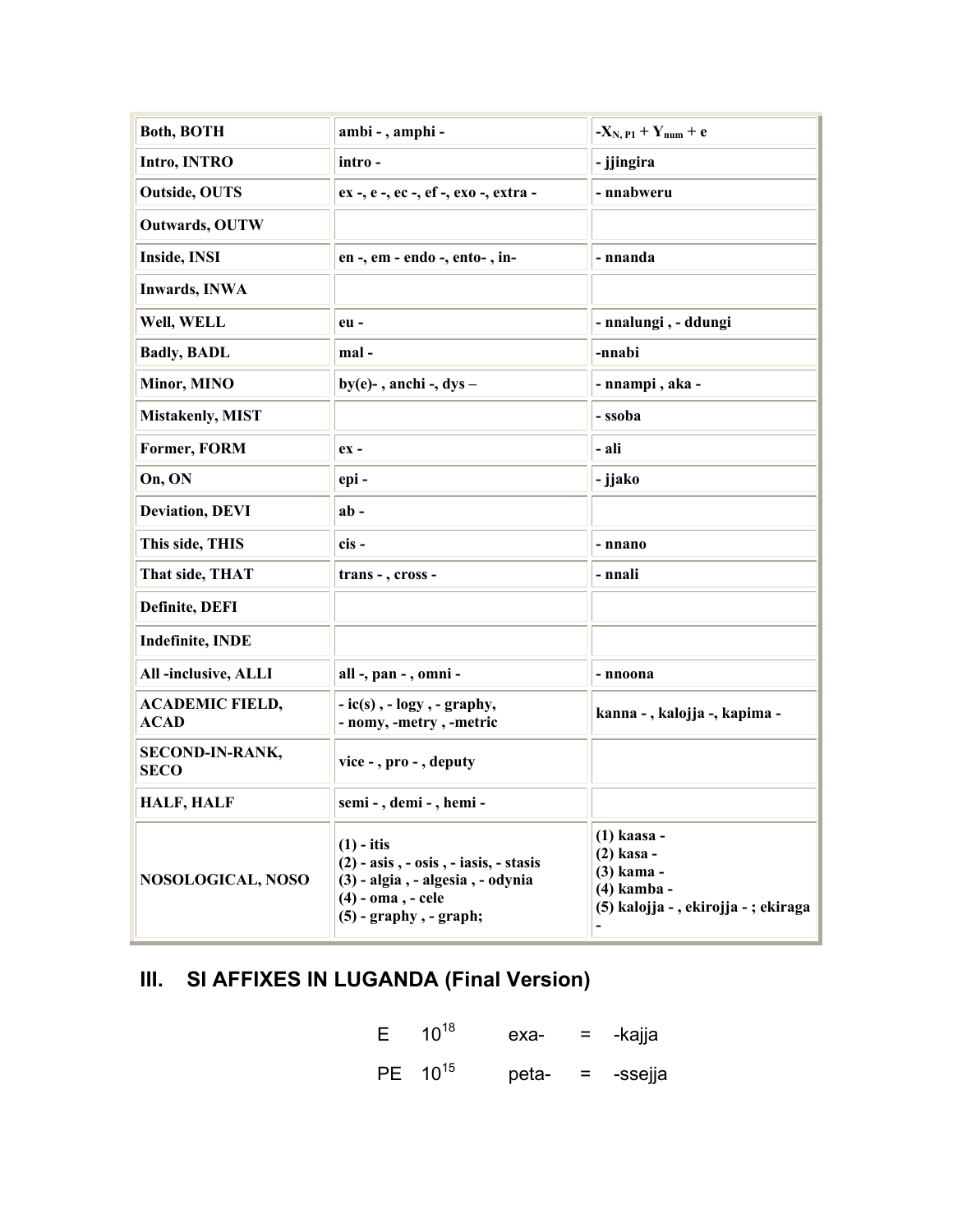| macromacro- | =        | -nnajja | Τ            | $10^{12}$       | tera-  | $\equiv$ | -nnajja |
|-------------|----------|---------|--------------|-----------------|--------|----------|---------|
| ultramacro- | $=$      | -wajja  | G            | 10 <sup>9</sup> | giga-  | $=$      | -wajja  |
| macro-      | Ξ        | -lijja  | M            | $10^6$          | mega-  | Ξ        | -lijja  |
| maxi-       | Ξ        | -mujja  | k            | 10 <sup>3</sup> | kilo-  | $=$      | -mujja  |
| hyper-      | $=$      | -kijja  | h            | 10 <sup>2</sup> | hecto- | $=$      | -kijja  |
| super-      | $=$      | -jja    | da           | 10 <sup>1</sup> | deca-  | $\equiv$ | -jja    |
| epi-        | =        | -jjako  |              |                 |        |          |         |
| hypo-       | $=$      | -kkako  | Ε            | $10^{18}$       | exa-   | $=$      | -kajja  |
| sub-        | $\equiv$ | -kka    | d            | $10^{-1}$       | deci-  | $=$      | -kka    |
| infra-      | $=$      | -kikka  | $\mathbf c$  | $10^{-2}$       | centi- | $=$      | -kikka  |
| mini-       | Ξ        | -mikka  | m            | $10^{-3}$       | milli- | $=$      | mukkaa  |
| micro-      | $=$      | -likka  | u            | $10^{-6}$       | micro- | $\equiv$ | -likka  |
| ultramicro  | $=$      | -wakka  | n            | $10^{-9}$       | nano-  | $\equiv$ | -wakka  |
| micromicro- | =        | nnakka  | p            | $10^{-12}$      | pico-  | $=$      | nnakka  |
|             |          |         | $\mathsf{f}$ | $10^{-15}$      | femto- | $=$      | -ssekka |
|             |          |         | a            | $10^{-18}$      | atto-  | $=$      | -kakka  |

### **IV. Relational Morphemes**

I recognise and abbreviate the following relational morphemes:

Bearer (Latin ferens), FE Event, EV Affected, AF Effected, EF Operator, OP Agent, AG Instrument, IN Recipient, RE Nonevent, NE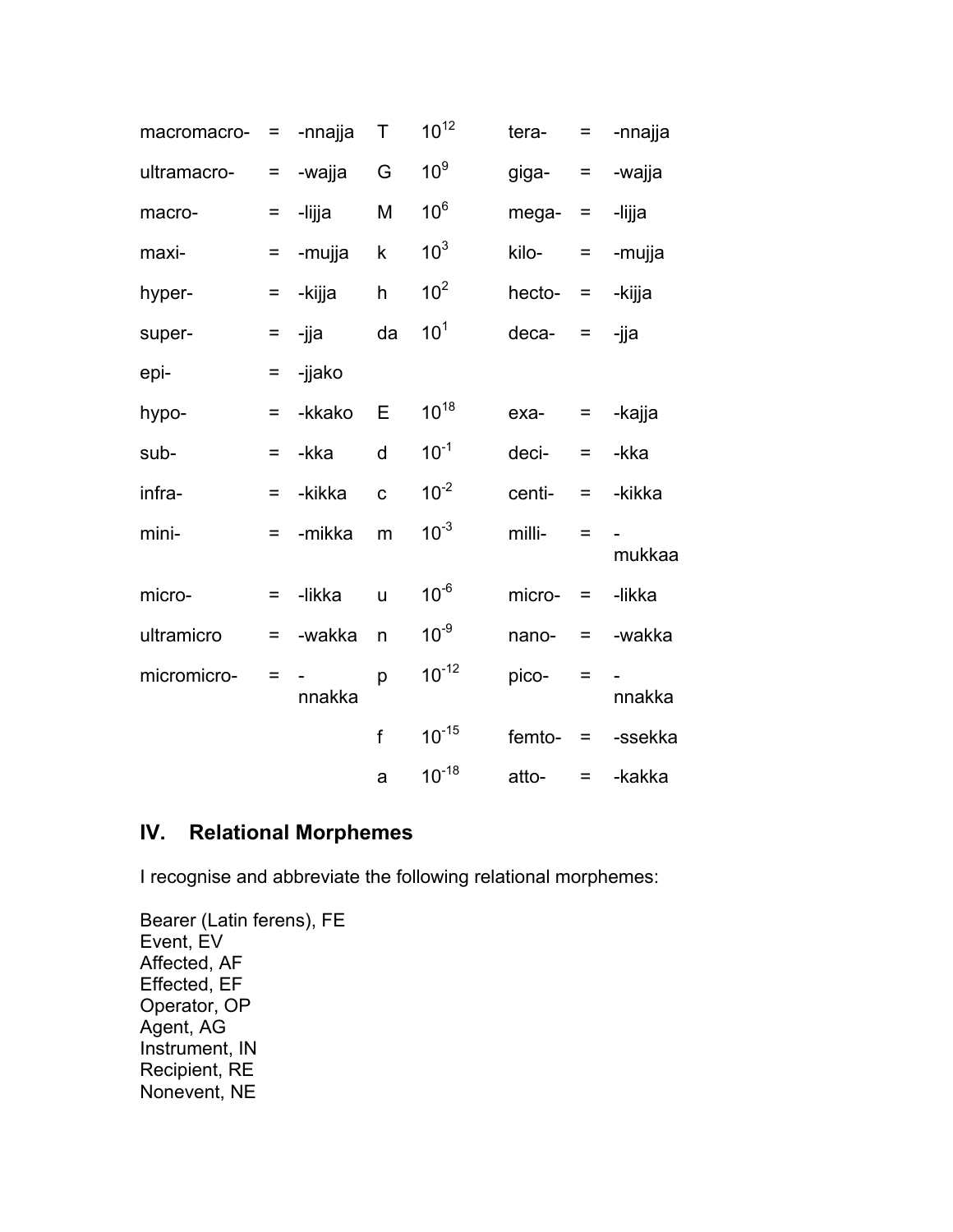Positioner, PO Location, LO Temporal, TE

In Luganda, the normal suffixes  $-\underline{a}$ ,  $-\underline{e}$ ,  $-\underline{i}$ ,  $-\underline{o}$  and  $-\underline{u}$ , are extentional morphs which realise the following morphemes:

PROG[RESSIVE]  $\rightarrow$  {a}  $PERF[ECTIVE] \rightarrow {e}$  $DISP[OSITIONAL]$   $\rightarrow$  {i }  $MANIFESTATIONAL$ ]  $\rightarrow$  {o}  $DEMU[TATIVE]$   $\rightarrow$  {u}

# **V. Categorial Morphemes**

I posit and abbreviate the following morphemes:

```
Space, L 
Time, T 
Change, C 
Nonchange, Q 
Material Objective, R 
Plant, F 
Animal, Z 
Human, H 
Institution, I 
Sensum, S 
Mental, M
```
For convenience, the categories C and Q can be subdivided into Happening (Ch) and Act (Ca); State (Qs ) and Position (Qp).

In Luganda nominal prefixes are relational and categorial at the same time.

#### **VI. Examples of Formalising Sematic Structures**

With - <u>fumb</u>- "cook" (the verb) and - <u>fumbir</u>- "cook at/in" we derive effumbiro "kitchen", omufumbiro "kitchen worker" and omufumbi "cook" in (1) - (3)

(1)[ < < < < [FUMB] REL> MANI> LO> L>]<sub>Lxm</sub> → [EFFUMBIRO]<sub>Lxm</sub>  
\n
$$
\downarrow \qquad \qquad \downarrow \qquad \qquad \downarrow \qquad \qquad \downarrow
$$
\n{fumb\n\n
$$
\qquad \qquad \text{if } \qquad \qquad \text{or} \qquad \text{if } \} \Rightarrow \{\text{effumbiro}\}_{\text{Wf}}
$$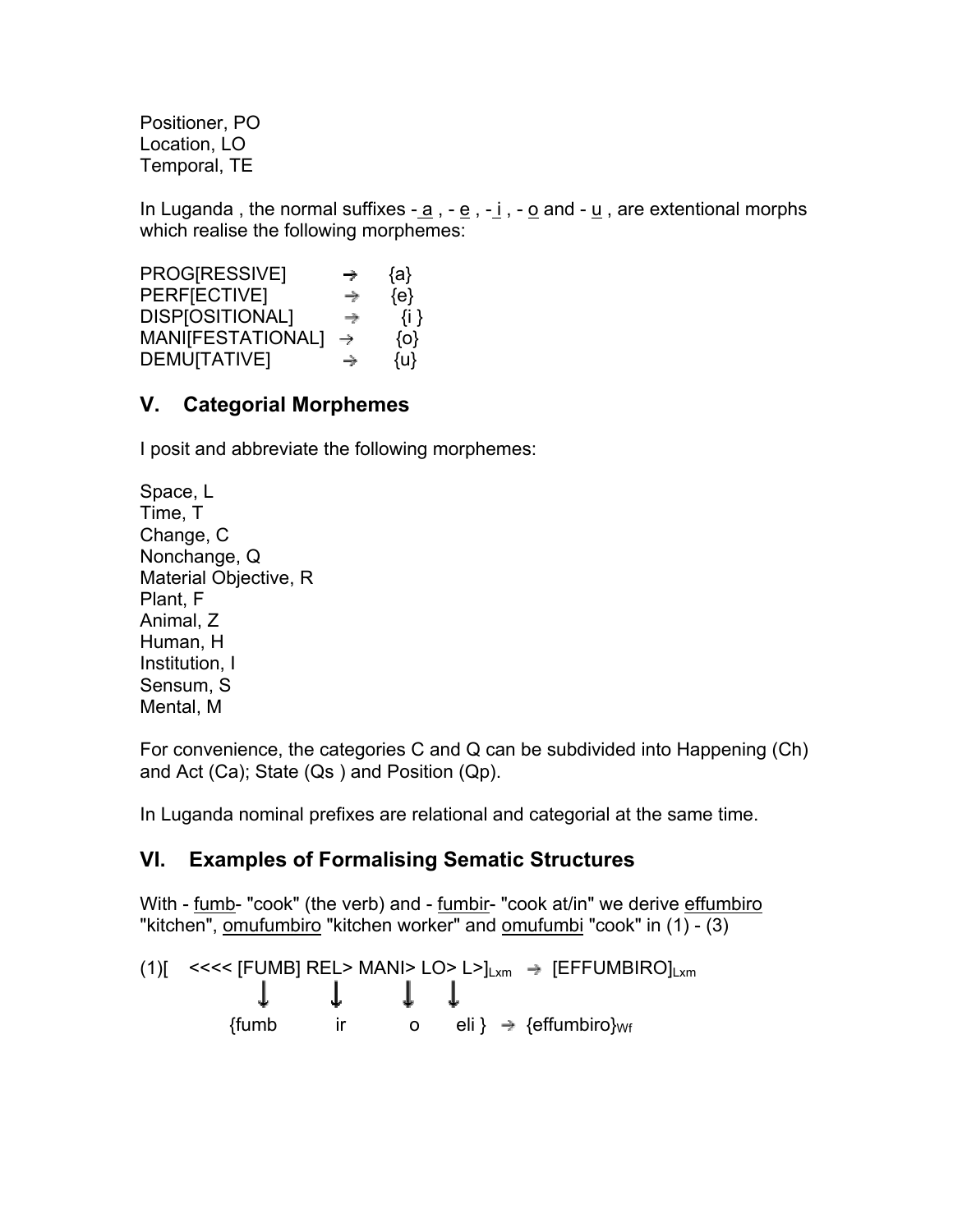$\{ \text{cook } \varnothing \}$   $\rightarrow$   $\{ \text{cook} \}_{\text{Wf}}$ (5)  $[< [COOK] IN > R > ] \rightarrow [COOKER]$ (6a)  $\left[<<\left[\text{BEG}\right] \text{RE} > H > \right] \rightarrow \left[\text{BEGGAR}\right]$ (6b)  $\left[ \left\langle \times \left\langle \times \right\rangle \left[ SAB\right] AUG > CAUS > DISP > RE > H > \right] \rightarrow \left[ OMUSABIRIZI\right]$ omusabirizi "beggar" (7)  $[<<|TUM|$  PERF > AF > H >  $] \rightarrow [OMUTUME]$ - tum - "send" omutume "messenger" (8)  $[$  [<< [COLLECT] RE > H > ] [<< [DEBT] AF > R > ]]  $\rightarrow$  [DEBT COLLECTOR] (9)  $[  $\sqrt{\text{BAKE}} \cup 0 > L \rightarrow \sqrt{\text{BAKERY}}$$ (10)  $[\leq \leq \leq \leq$  [CONCEPT] PERT > CAUS > EF > M > PL >  $]\rightarrow$ J.  $\mathbf{L}$  $\mathbf{J}_{\mathbf{r}}$  ${concept}$  {ual}  ${ize}$  {ation}  ${s}$  ${conceptual} is zations<sub>Wf</sub>$ (11)  $[\leq \leq \leq$  [SECT] PERT > OPPO > NE > Q > ]  $\rightarrow$  [ANTISECTARIANISM]  $(12)$  [<<<<<< [POLE] PERT >CAUS > REV > ITER > EF> C>]  $\rightarrow$  [RE-DEPOLARIZATION] (13)  $[$   $[$  <<  $[DWELL]$  PO > H > <<  $[TOWN]$  LO > L >  $]$  PL  $]$   $\rightarrow$   $\{town$  dwellers $\}$ with - sumulul - "open" (the verb) ebisumuluzo "keys" is formalized in (14). (14)  $\{<<\lt\lt[SUMULUL] CAUS > MAM > IN > R > PL > \}$  {ebisumuluzo} with - lab- "see" (the verb) bassabalabirizi "archbishops" is formalised in (15)  $(15)$  {<<<<<< [LAB] AUG >DISP >AG > H > PL >PRIM > PL  $\Rightarrow$ {bassabalabirizi}

(3) 
$$
[<< [FUMB] DISP > AG > H > ] \rightarrow [OMUFUMBI]
$$

(4)  $[\ll]$  [COOK] AG > H > ]  $\Rightarrow$   $[COOK]_{Lxm}$ 

J.

$$
\overset{\textcolor{red}{\blacktriangle}}{\mathsf{omu}}
$$

(2)  $[\leq \leq \leq$  [FUMB] REL > MAM >AG >H >]  $\Rightarrow$  [OMUFUMBIRO]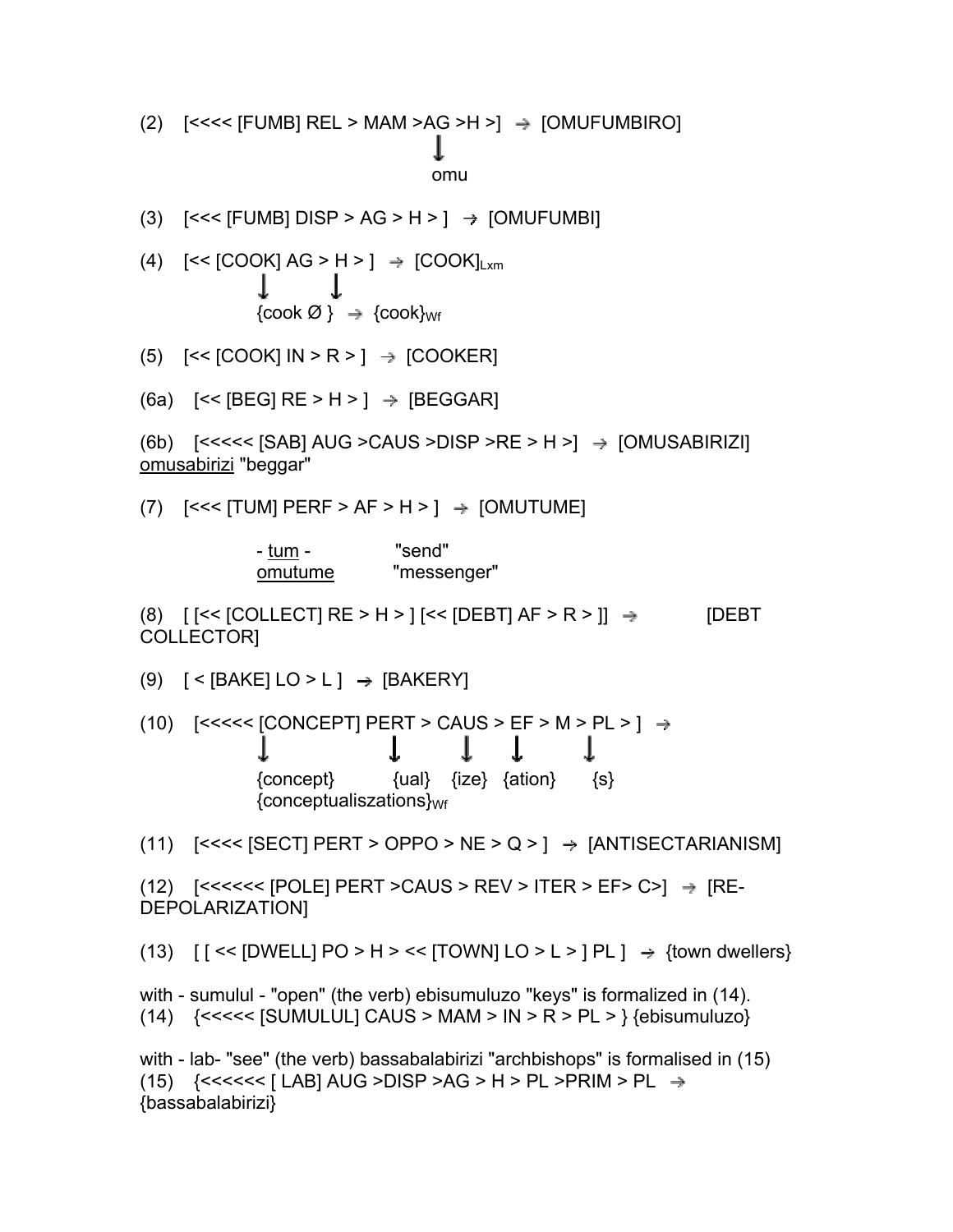$(16)$  < [WEALTH] WITH >  $\rightarrow$  [WEALTHY]

- $(17)$  [POOR] =  $\lceil$  < [ WEALTH] WITO > ]
- $(18)$  [PUPIL] = [ << [TEACH] RE > H > ]

(19)  $[\ll]$  [PECK] AG > Z > << [WOOD] AF > F > ]  $\Rightarrow$  [WOODPECKER]

 $(20)$  [ << [ABSORB] IN > R> << [SHOCK] AF > S > ]  $\rightarrow$  [SHOCKABORBER]

(21)  $\left[ \left\langle \times \right| \left\langle \text{STUDY} \right| \left\langle \text{RE} \right\rangle \times \left\langle \times \right| \left\langle \text{UNIVERSITY} \right| \left\langle \text{AG} \right\rangle \right] \rightarrow \left[ \text{UNIVERSITY} \right]$ STUDENT]

(22)  $[$  SEMESTER] =  $[$  <  $[$ STUDY] TE > T  $]$ 

 $(23)$  [ < [WIDE] MUT > ]  $\Rightarrow$  [WIDEN]

 $(24)$  [ [ NE] Q] < [FE] R] >  $\Rightarrow$  < [ [FE] R ] [ [ NE] Q ] >  $\Rightarrow$  < [ GOLD ] [PURE]  $>$   $\rightarrow$  [PURE GOLD ]

(25)  $\left[ \left\langle \times \right\rangle$  [FALL]  $\left[ \left\langle 0 \right\rangle \right]$  >  $\left\langle \times \right\rangle$  [WATERFALL]

The foregoing examples of formalizing sematic structure on the basis of predications accord with the hypothesis stated in Section I. In particular, example (15) shows that the sequence

 $\leq$  [L] M<sub>ext</sub> > M<sub>rel</sub> > M<sub>cat</sub> > M<sub>infl</sub> > is morphemically cyclic.

Assuming that every predicate and argument of a predication can be uniquely assigned a relational and a categorial semantic component, I am inclined to think that a general combination of relational and categorial components of meaning leads to a periodic system of semantic elements. In the next Section I posit such a system which is part of a revised theory of scientific terminology.

#### **VII. A Revised Theory of Scientific Terminology**

In this Section I present a revised version of my theory of Scientific terminology.

Axiom 1: The ultimate categories of human thought Are (in ascending order of semantic complexity): space, time, change, nonchange, material object, plant, animal, human, institution, sensum and mental.

Axiom 2: The ultimate relational components of meaning in human thought are (in ascending order of semantic complexity): ferens, event, affected, effected, operator, agent, instrument, recipient, nonevent, positioner, location and temporal.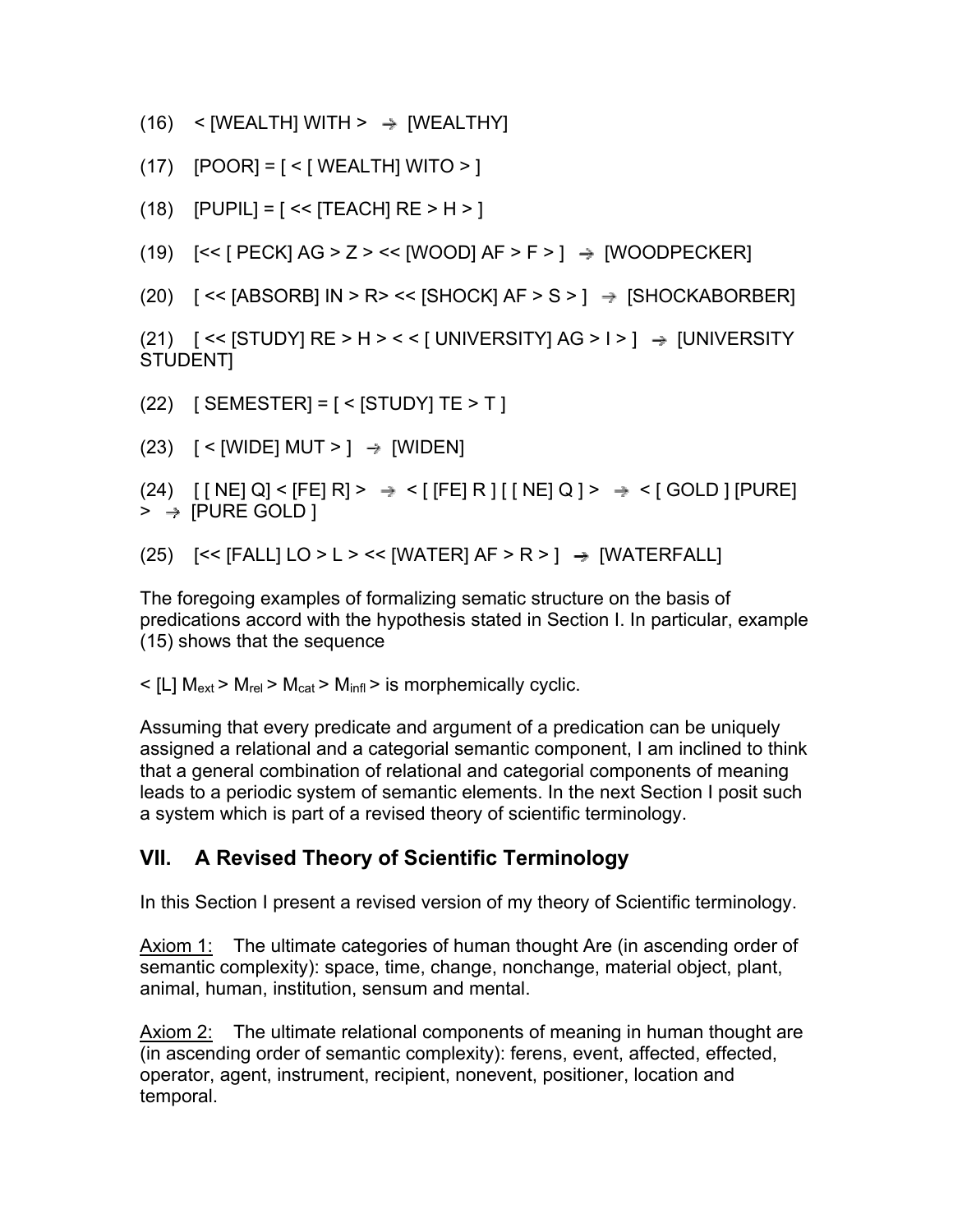Definition: A semantic element  $\pi$ <sup>y</sup> is that unit of meaning of an expression formed by the relational  $\text{rand}$  categorical  $\gamma$  components of meaning.

 $<<$  <  $\vert$  L  $\vert$ <sub>Lxm</sub> M <sub>ext</sub>> M <sub>rel</sub> > M <sub>cat</sub> > M <sub>lnfl</sub> >  $\rightarrow$  [ L'  $\vert$ <sub>Lxm</sub>, {W}<sub>Wf</sub> Hypothesis 1:

where the sequence Msub>ext, Msub>rel, Msub>cat, Msub>infl is cyclic

Hypothesis 2: Semantic elements form a periodic system (see Table).

Formation Rule 1: <<<< [L] Msub>ext> Msub>rel > Msub>cat> Msub>infl> is a well-formed lexeme or a well-generated word-form.

Formation Rule 2: If  $\psi$ is a predicate and  $\mu_i$   $\gamma_i$  an element,  $\psi$ <  $\mu_1$   $\gamma_1$  + ... +  $\mu_n$   $\gamma_n$  > is a well-formed predication.

 $\phi$  <  $\pi_1$   $\gamma_1$  + ... +  $\pi_0$   $\gamma_0$  > =  $[\phi]_{\pi_1}$   $\gamma_1$  + ... +  $[\phi]_{\pi_0}$   $\gamma_0$ **Transformational Rule:** 

Replacement Rule: If  $\approx \pi_1 \gamma_1 + ... + \pi_n \gamma_n$  and  $\gamma < \alpha_1 + ... + \alpha_n$  are equivalent predications, then  $\alpha_1 = [\alpha]_{\pi_1} \gamma_1, \dots$ , an =  $[\phi]_{\pi_1} \gamma_n$ 

Bridging Rule: An expression is a term if and only if it fulfills the PEGITOSCA Criterion.

| <b>Group Period</b> | $\mathbf{1}$ | $2^{\circ}$ | 3 <sup>1</sup> | $\overline{4}$ | $5\overline{)}$ | 6  | $7\overline{ }$   | 8              | 9         | 10        | 11 |
|---------------------|--------------|-------------|----------------|----------------|-----------------|----|-------------------|----------------|-----------|-----------|----|
| $\mathbf I$         | F1           | Ft          | Fe             | Fq             | $\mathbf{F}$ r  | Ff | ${\bf F} {\bf z}$ | Fh             | Fi        | <b>Fs</b> | Fm |
| Ш                   | ${\bf A1}$   |             | Ac             | Aq             | Ar              | Af | $ {\bf Az} $      | Ah             | Ai        | As        | Am |
| IV                  | E1           |             | Ec             | Eq             | $E_{r}$         | Ef | Ez                | Eh             | Ei        | Es        | Em |
| $\bar{\mathbf{V}}$  | <b>O1</b>    |             | Oc             | Oq             | <b>Or</b>       | 0f | <b>Oz</b>         | Oh             | Oi        | Os        | Om |
| VI                  |              |             |                |                |                 |    | Dz                | D <sub>h</sub> | Di        |           |    |
| VII                 | $\mathbf{I}$ |             | Ic             | Iq             | Ir              | If | Iz                | <b>Ih</b>      | <b>Ii</b> | Is        | Im |
| <b>VIII</b>         |              |             |                |                |                 |    | <b>Rz</b>         | <b>Rh</b>      | Ri        |           |    |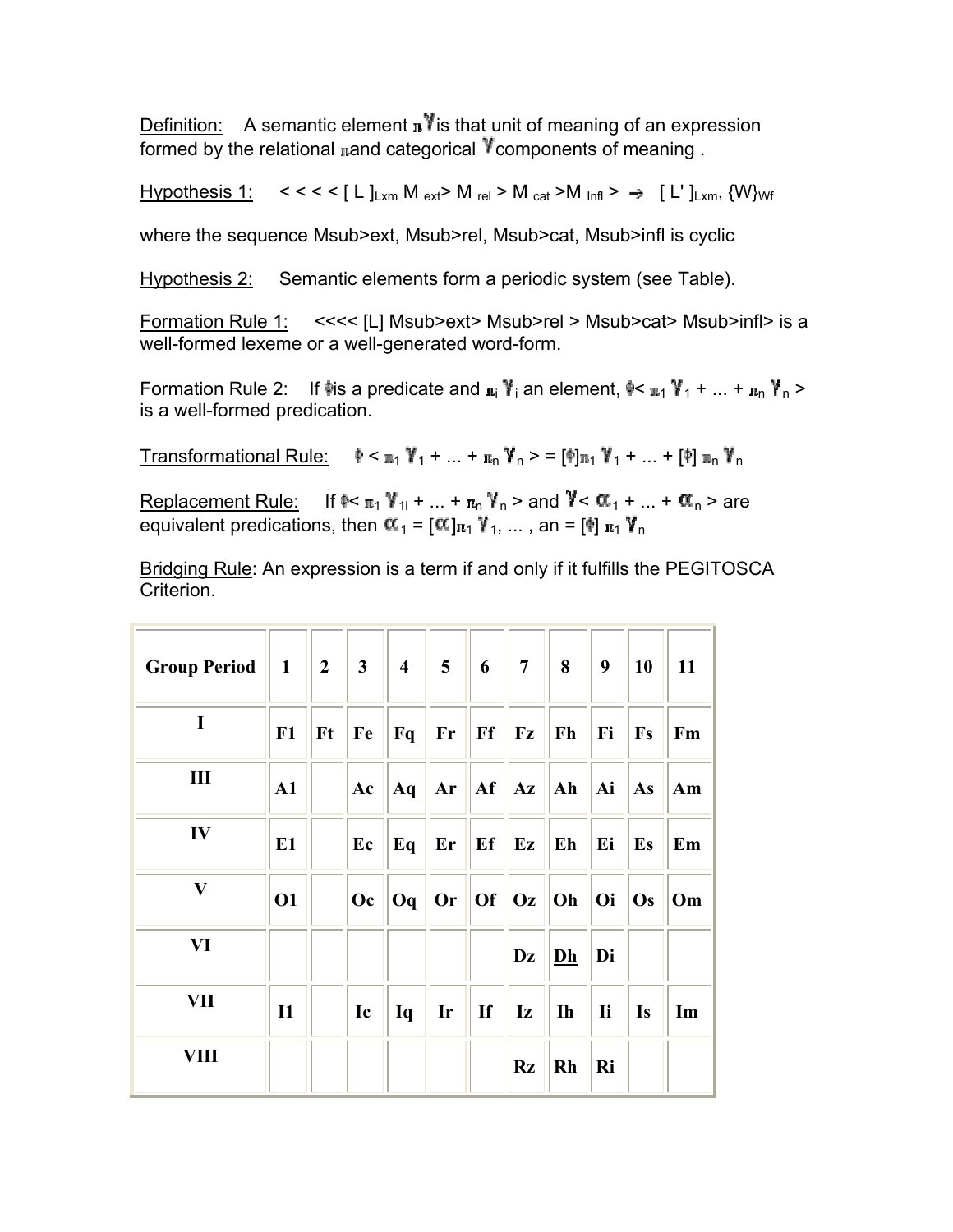| IX          |           | Nq |  |                                     |        |  |
|-------------|-----------|----|--|-------------------------------------|--------|--|
| $\mathbf X$ |           |    |  | $\mathbf{P}z \parallel \mathbf{Ph}$ | $ $ Pi |  |
| XI          | L1        |    |  |                                     |        |  |
|             | <b>Tt</b> |    |  |                                     |        |  |

Table: A Periodic System of Semantic Elements

Upper case letters stand for relational components of meaning while lower case letters represent the categories. For instance, "Ai" stands for "affected institution". Notice the notational unambiguosness engendered by the employment of "K" for "event" (Luganda Kituukirira) and of "D" for "agent" i.e. "doer".

In the light of the developments in this Section so far, I am occasioned to revisit the formalization of semantic structure in Section VI with a view of reducing the rather unwieldy bracketing.

- (1)'  $[<< [FUMB] REL > MANI > LI]$   $\rightarrow$   $[EFFUMBIRO]$
- (2)'  $\left[ \leq \left[ \text{FUMB} \right] \text{ REL} > \text{MANI} > \text{Dh} \right] \rightarrow \left[ \text{OMUFUMBIRO} \right]$
- (3)'  $\lceil$  < [FUMB] DISP > Dh  $\rceil$   $\rightarrow$  [OMUFUMBI]
- (4)' [ [COOK] DH]
- $(5)'$  [  $[COOK]$   $IR]$
- $(6a)'$  [ [ BEG] Rh]
- (6b)' [ <<< [SAB] AUG > CAUS > DISP > Rh ]
- (7)' [ < [TUM] PERT > Ah ]
- $(8)'$  [COLLECT] < Rh + Ar > = [ COLLECT] Rh + [COLLECT] Ar > = < [ COLLECTOR ] + [COLLECT] Ar > = [DEBT COLLECTOR]
- (9)' [ [BAKE] Ll ]
- (10)' { <<< [CONCEPT] PERT > CAUS > Em > PL }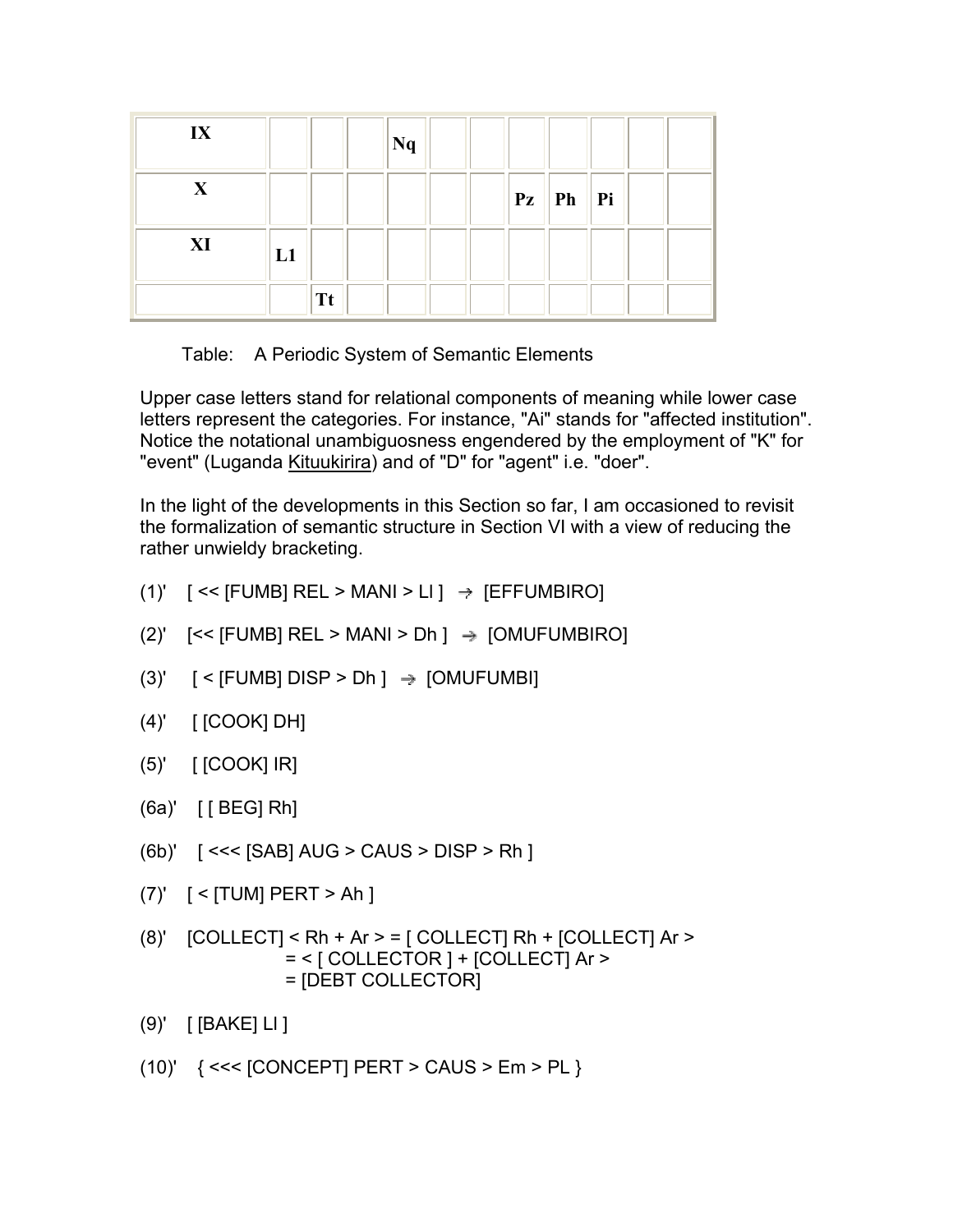$$
(11)' \quad [\leq \leq [\text{SECTION } PERT > \text{OPPO} > \text{Nq} ]
$$

(12)' [ <<<< [POLE] PERT > CAUS > REV > ITER > Kc ]

(15)' [ <<<<< [LAB] AUG > DISP > Dh > PL > PRIM > PL ]

 $=$  {town dwellers}

(14)' { <<< [SUMULUL] CAUS > MANI > Ir > Pl }

(13)'  $[DWELL] < [Ph] PL + LI > = << [DWELL] Ph > PL + [DWELL] LI >$ 

(17)' see (17) (18)' [PUPIL] = [ [ TEACH ] Rh ] (19)' [ PECK ] < Dz + Af > = > [ PECK ] Dz + [PECK ] Af > = < [PECKER ] + [WOOD] > = [ WOODPECKER] (20)' [ABSORB ] < Ir + As > = < [ABSORBER ] [SHOCK ] = [ SHOCK ABSORBER ] (21)' [STUDY ] < Rh + Di > = < [ STUDENT] + [ UNIVERSITY] = [UNIVERSITY STUDENT ] (22)' [ SEMESTER] = [ [ STUDY] Tt ] (23)' see (23) (24)' Nq < Fr > = < [ F r ] Nq > = < [ GOLD ] PURE > = [ PURE GOLD] (25)' [ FALL ] < A r + L l > = < [ FALL ] A r + [ FALL ] L l > = < [ WATER ] + [ FALL ] > = [ WATERFALL ]

#### **VIII. CONCLUSION**

(16)' see (16)

This in -house handout for REDNET collaborators constitute a major advance towards our quest for the most efficient way of modernising the scientific lexicon of Luganda. As part of continuous training of the terminology elaborators, more emphasis will be put on the ability to recognise extensional morphemes and formalization of semantic structure . However it should be readily conceded that